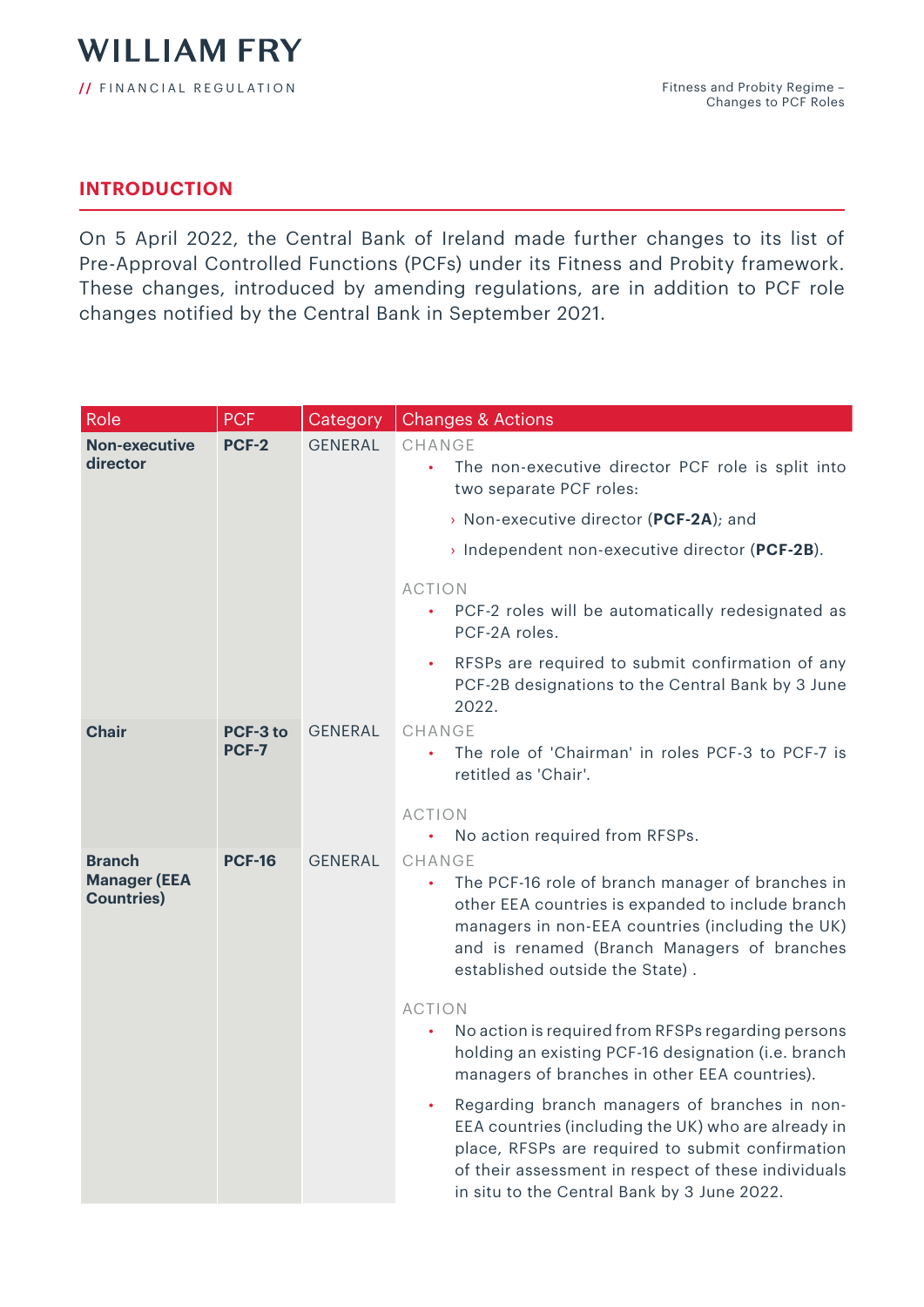| Role                                                                                                            | <b>PCF</b>    | Category                 | <b>Changes &amp; Actions</b>                                                                                                                                                                                                                                                                                                                                                                                                                                |
|-----------------------------------------------------------------------------------------------------------------|---------------|--------------------------|-------------------------------------------------------------------------------------------------------------------------------------------------------------------------------------------------------------------------------------------------------------------------------------------------------------------------------------------------------------------------------------------------------------------------------------------------------------|
| <b>Head of</b><br><b>Anti-Money</b><br><b>Laundering</b><br>and Counter<br><b>Terrorist</b><br><b>Financing</b> | <b>PCF-15</b> | <b>GENERAL</b>           | CHANGE<br>The existing PCF-15 role (Head of Compliance<br>$\bullet$<br>with responsibility for Anti-Money Laundering and<br>Counter Terrorist Financing Legislation) is being<br>removed.                                                                                                                                                                                                                                                                   |
| <b>Compliance</b>                                                                                               |               |                          | It is replaced by:<br>$\bullet$                                                                                                                                                                                                                                                                                                                                                                                                                             |
|                                                                                                                 |               |                          | > PCF-12 (Head of Compliance); and                                                                                                                                                                                                                                                                                                                                                                                                                          |
|                                                                                                                 |               |                          | > a new standalone PCF-52 (Head of Anti-Money<br>Laundering and Counter Terrorist Financing<br>Compliance) role.                                                                                                                                                                                                                                                                                                                                            |
|                                                                                                                 |               |                          | <b>ACTION</b>                                                                                                                                                                                                                                                                                                                                                                                                                                               |
|                                                                                                                 |               |                          | No action is required from RFSPs regarding persons<br>holding an existing PCF-12 (Head of Compliance)<br>designation.                                                                                                                                                                                                                                                                                                                                       |
|                                                                                                                 |               |                          | With respect to in situ PCF-15s, this designation<br>$\bullet$<br>will be end-dated and RFSPs will be required to<br>notify the Central Bank of the appropriate PCF<br>designation(s) of the individual (i.e. PCF-12 and/or<br>PCF-52) by 3 June 2022.                                                                                                                                                                                                      |
|                                                                                                                 |               |                          | In this regard, where an RFSP determines that it is<br>$\bullet$<br>appropriate for an individual designated as PCF15<br>to be re-designated as PCF-52 it must notify the<br>Central Bank accordingly.                                                                                                                                                                                                                                                      |
|                                                                                                                 |               |                          | In all other cases, an RFSP should review its<br>$\bullet$<br>functions and determine whether any would meet<br>the Head of Anti-Money Laundering and Counter<br>Terrorist Financing Compliance role. Where it is<br>determined by the RFSP that this role does exist,<br>the RFSP will be required to review their assessment<br>in respect of any individual in situ in this role and<br>to submit confirmation of its assessment to the<br>Central Bank. |
| <b>Head of</b><br><b>Investment</b>                                                                             | <b>PCF-31</b> | Invest-<br>ment<br>Firms | CHANGE<br>The role of PCF-31 (Head of Investment) is being<br>removed. The Central Bank considers that this role<br>is covered by the role of PCF-30 (Chief Investment<br>Officer).                                                                                                                                                                                                                                                                         |
|                                                                                                                 |               |                          | <b>ACTION</b><br>No action is required from RFSPs.<br>$\bullet$                                                                                                                                                                                                                                                                                                                                                                                             |